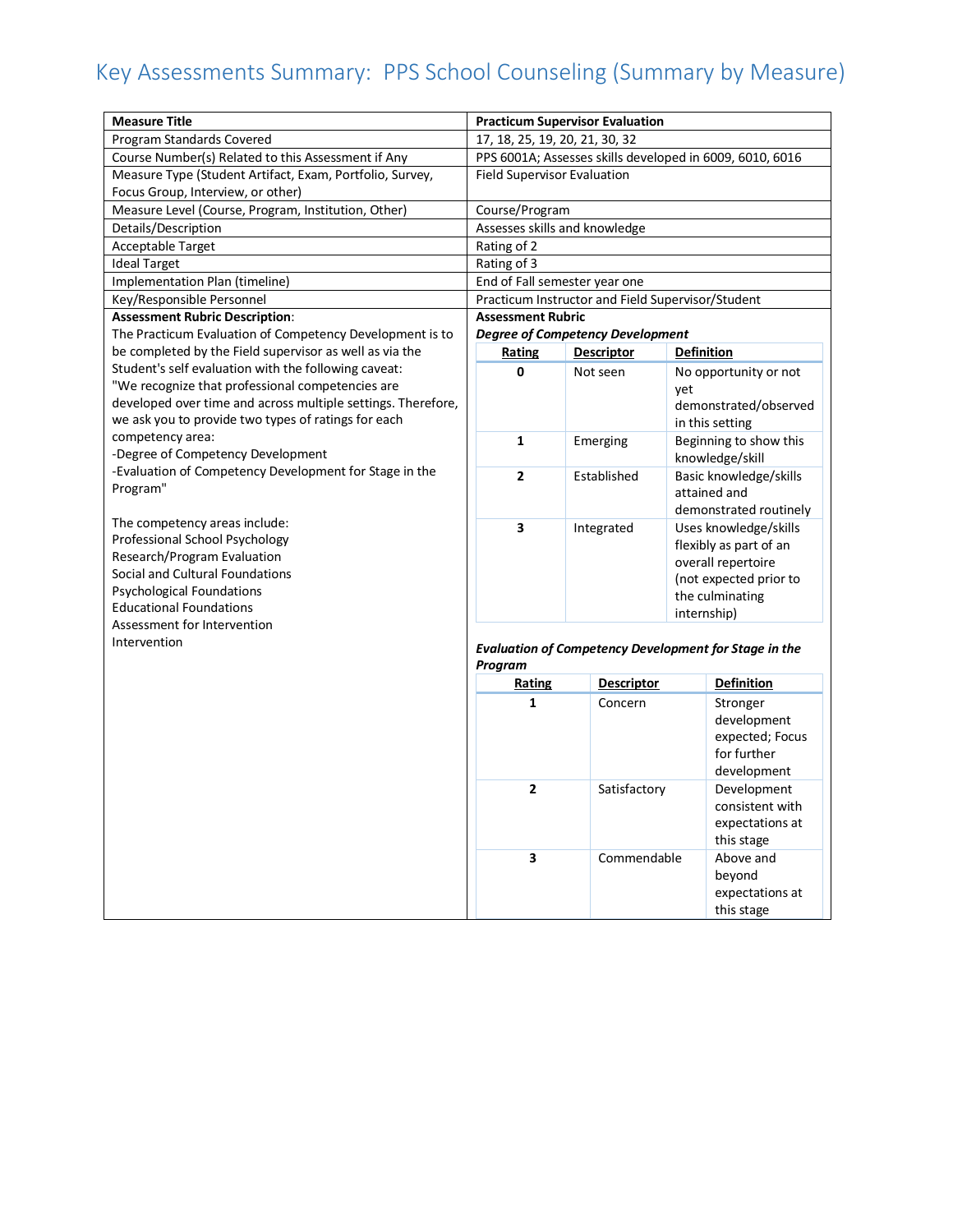| Program Standards Covered<br>17, 18, 19, 20, 21, 22, 25, 26, 27, 28, 29, 30, 31, 32<br>PPS 6002A; Assesses skills developed in 6022, 6025, 6570,<br>Course Number(s) Related to this Assessment if Any<br>and previous Practicum training<br>Measure Type (Student Artifact, Exam, Portfolio, Survey,<br><b>Field Supervisor Evaluation</b><br>Focus Group, Interview, or other)<br>Measure Level (Course, Program, Institution, Other)<br>Course/Program<br>Assesses skills and knowledge<br>Details/Description<br>Rating of 2<br>Acceptable Target<br>Rating of 3<br><b>Ideal Target</b><br>Implementation Plan (timeline)<br>End of Spring semester year one<br>Key/Responsible Personnel<br>Practicum Instructor and Field Supervisor<br>Key/Responsible Personnel<br><b>Assessment Rubric Description:</b><br><b>Assessment Rubric</b><br>The Practicum Evaluation of Competency Development is to<br><b>Degree of Competency Development</b><br>be completed by the Field supervisor as well as via the<br><b>Descriptor</b><br><b>Definition</b><br><b>Rating</b><br>Student's self evaluation with the following caveat:<br>0<br>Not seen<br>No opportunity or not<br>"We recognize that professional competencies are<br>yet<br>developed over time and across multiple settings. Therefore,<br>demonstrated/observed<br>we ask you to provide two types of ratings for each<br>in this setting<br>competency area:<br>1<br>Beginning to show this<br>Emerging<br>-Degree of Competency Development<br>knowledge/skill<br>-Evaluation of Competency Development for Stage in the<br>$\mathbf{2}$<br>Established<br>Basic knowledge/skills<br>Program"<br>attained and<br>demonstrated routinely<br>The competency areas include:<br>3<br>Integrated<br>Uses knowledge/skills<br>Professional School Psychology<br>flexibly as part of an<br>Research/Program Evaluation<br>overall repertoire<br>Social and Cultural Foundations<br>(not expected prior to<br><b>Psychological Foundations</b><br>the culminating<br><b>Educational Foundations</b><br>internship)<br>Assessment for Intervention<br>Intervention<br><b>Evaluation of Competency Development for Stage in the</b><br>Program<br><b>Descriptor</b><br><b>Definition</b><br><b>Rating</b><br>1<br>Concern<br>Stronger<br>development<br>expected; Focus<br>for further<br>development<br>$\mathbf{2}$<br>Satisfactory<br>Development<br>consistent with<br>expectations at<br>this stage<br>3<br>Commendable<br>Above and<br>beyond | <b>Measure Title</b> |  | <b>Practicum Supervisor Evaluation</b> |  |  |
|-------------------------------------------------------------------------------------------------------------------------------------------------------------------------------------------------------------------------------------------------------------------------------------------------------------------------------------------------------------------------------------------------------------------------------------------------------------------------------------------------------------------------------------------------------------------------------------------------------------------------------------------------------------------------------------------------------------------------------------------------------------------------------------------------------------------------------------------------------------------------------------------------------------------------------------------------------------------------------------------------------------------------------------------------------------------------------------------------------------------------------------------------------------------------------------------------------------------------------------------------------------------------------------------------------------------------------------------------------------------------------------------------------------------------------------------------------------------------------------------------------------------------------------------------------------------------------------------------------------------------------------------------------------------------------------------------------------------------------------------------------------------------------------------------------------------------------------------------------------------------------------------------------------------------------------------------------------------------------------------------------------------------------------------------------------------------------------------------------------------------------------------------------------------------------------------------------------------------------------------------------------------------------------------------------------------------------------------------------------------------------------------------------------------------------------------------------------------------------------------------------------|----------------------|--|----------------------------------------|--|--|
|                                                                                                                                                                                                                                                                                                                                                                                                                                                                                                                                                                                                                                                                                                                                                                                                                                                                                                                                                                                                                                                                                                                                                                                                                                                                                                                                                                                                                                                                                                                                                                                                                                                                                                                                                                                                                                                                                                                                                                                                                                                                                                                                                                                                                                                                                                                                                                                                                                                                                                             |                      |  |                                        |  |  |
|                                                                                                                                                                                                                                                                                                                                                                                                                                                                                                                                                                                                                                                                                                                                                                                                                                                                                                                                                                                                                                                                                                                                                                                                                                                                                                                                                                                                                                                                                                                                                                                                                                                                                                                                                                                                                                                                                                                                                                                                                                                                                                                                                                                                                                                                                                                                                                                                                                                                                                             |                      |  |                                        |  |  |
|                                                                                                                                                                                                                                                                                                                                                                                                                                                                                                                                                                                                                                                                                                                                                                                                                                                                                                                                                                                                                                                                                                                                                                                                                                                                                                                                                                                                                                                                                                                                                                                                                                                                                                                                                                                                                                                                                                                                                                                                                                                                                                                                                                                                                                                                                                                                                                                                                                                                                                             |                      |  |                                        |  |  |
|                                                                                                                                                                                                                                                                                                                                                                                                                                                                                                                                                                                                                                                                                                                                                                                                                                                                                                                                                                                                                                                                                                                                                                                                                                                                                                                                                                                                                                                                                                                                                                                                                                                                                                                                                                                                                                                                                                                                                                                                                                                                                                                                                                                                                                                                                                                                                                                                                                                                                                             |                      |  |                                        |  |  |
|                                                                                                                                                                                                                                                                                                                                                                                                                                                                                                                                                                                                                                                                                                                                                                                                                                                                                                                                                                                                                                                                                                                                                                                                                                                                                                                                                                                                                                                                                                                                                                                                                                                                                                                                                                                                                                                                                                                                                                                                                                                                                                                                                                                                                                                                                                                                                                                                                                                                                                             |                      |  |                                        |  |  |
|                                                                                                                                                                                                                                                                                                                                                                                                                                                                                                                                                                                                                                                                                                                                                                                                                                                                                                                                                                                                                                                                                                                                                                                                                                                                                                                                                                                                                                                                                                                                                                                                                                                                                                                                                                                                                                                                                                                                                                                                                                                                                                                                                                                                                                                                                                                                                                                                                                                                                                             |                      |  |                                        |  |  |
|                                                                                                                                                                                                                                                                                                                                                                                                                                                                                                                                                                                                                                                                                                                                                                                                                                                                                                                                                                                                                                                                                                                                                                                                                                                                                                                                                                                                                                                                                                                                                                                                                                                                                                                                                                                                                                                                                                                                                                                                                                                                                                                                                                                                                                                                                                                                                                                                                                                                                                             |                      |  |                                        |  |  |
|                                                                                                                                                                                                                                                                                                                                                                                                                                                                                                                                                                                                                                                                                                                                                                                                                                                                                                                                                                                                                                                                                                                                                                                                                                                                                                                                                                                                                                                                                                                                                                                                                                                                                                                                                                                                                                                                                                                                                                                                                                                                                                                                                                                                                                                                                                                                                                                                                                                                                                             |                      |  |                                        |  |  |
|                                                                                                                                                                                                                                                                                                                                                                                                                                                                                                                                                                                                                                                                                                                                                                                                                                                                                                                                                                                                                                                                                                                                                                                                                                                                                                                                                                                                                                                                                                                                                                                                                                                                                                                                                                                                                                                                                                                                                                                                                                                                                                                                                                                                                                                                                                                                                                                                                                                                                                             |                      |  |                                        |  |  |
|                                                                                                                                                                                                                                                                                                                                                                                                                                                                                                                                                                                                                                                                                                                                                                                                                                                                                                                                                                                                                                                                                                                                                                                                                                                                                                                                                                                                                                                                                                                                                                                                                                                                                                                                                                                                                                                                                                                                                                                                                                                                                                                                                                                                                                                                                                                                                                                                                                                                                                             |                      |  |                                        |  |  |
|                                                                                                                                                                                                                                                                                                                                                                                                                                                                                                                                                                                                                                                                                                                                                                                                                                                                                                                                                                                                                                                                                                                                                                                                                                                                                                                                                                                                                                                                                                                                                                                                                                                                                                                                                                                                                                                                                                                                                                                                                                                                                                                                                                                                                                                                                                                                                                                                                                                                                                             |                      |  |                                        |  |  |
|                                                                                                                                                                                                                                                                                                                                                                                                                                                                                                                                                                                                                                                                                                                                                                                                                                                                                                                                                                                                                                                                                                                                                                                                                                                                                                                                                                                                                                                                                                                                                                                                                                                                                                                                                                                                                                                                                                                                                                                                                                                                                                                                                                                                                                                                                                                                                                                                                                                                                                             |                      |  |                                        |  |  |
|                                                                                                                                                                                                                                                                                                                                                                                                                                                                                                                                                                                                                                                                                                                                                                                                                                                                                                                                                                                                                                                                                                                                                                                                                                                                                                                                                                                                                                                                                                                                                                                                                                                                                                                                                                                                                                                                                                                                                                                                                                                                                                                                                                                                                                                                                                                                                                                                                                                                                                             |                      |  |                                        |  |  |
|                                                                                                                                                                                                                                                                                                                                                                                                                                                                                                                                                                                                                                                                                                                                                                                                                                                                                                                                                                                                                                                                                                                                                                                                                                                                                                                                                                                                                                                                                                                                                                                                                                                                                                                                                                                                                                                                                                                                                                                                                                                                                                                                                                                                                                                                                                                                                                                                                                                                                                             |                      |  |                                        |  |  |
|                                                                                                                                                                                                                                                                                                                                                                                                                                                                                                                                                                                                                                                                                                                                                                                                                                                                                                                                                                                                                                                                                                                                                                                                                                                                                                                                                                                                                                                                                                                                                                                                                                                                                                                                                                                                                                                                                                                                                                                                                                                                                                                                                                                                                                                                                                                                                                                                                                                                                                             |                      |  |                                        |  |  |
|                                                                                                                                                                                                                                                                                                                                                                                                                                                                                                                                                                                                                                                                                                                                                                                                                                                                                                                                                                                                                                                                                                                                                                                                                                                                                                                                                                                                                                                                                                                                                                                                                                                                                                                                                                                                                                                                                                                                                                                                                                                                                                                                                                                                                                                                                                                                                                                                                                                                                                             |                      |  |                                        |  |  |
|                                                                                                                                                                                                                                                                                                                                                                                                                                                                                                                                                                                                                                                                                                                                                                                                                                                                                                                                                                                                                                                                                                                                                                                                                                                                                                                                                                                                                                                                                                                                                                                                                                                                                                                                                                                                                                                                                                                                                                                                                                                                                                                                                                                                                                                                                                                                                                                                                                                                                                             |                      |  |                                        |  |  |
|                                                                                                                                                                                                                                                                                                                                                                                                                                                                                                                                                                                                                                                                                                                                                                                                                                                                                                                                                                                                                                                                                                                                                                                                                                                                                                                                                                                                                                                                                                                                                                                                                                                                                                                                                                                                                                                                                                                                                                                                                                                                                                                                                                                                                                                                                                                                                                                                                                                                                                             |                      |  |                                        |  |  |
|                                                                                                                                                                                                                                                                                                                                                                                                                                                                                                                                                                                                                                                                                                                                                                                                                                                                                                                                                                                                                                                                                                                                                                                                                                                                                                                                                                                                                                                                                                                                                                                                                                                                                                                                                                                                                                                                                                                                                                                                                                                                                                                                                                                                                                                                                                                                                                                                                                                                                                             |                      |  |                                        |  |  |
|                                                                                                                                                                                                                                                                                                                                                                                                                                                                                                                                                                                                                                                                                                                                                                                                                                                                                                                                                                                                                                                                                                                                                                                                                                                                                                                                                                                                                                                                                                                                                                                                                                                                                                                                                                                                                                                                                                                                                                                                                                                                                                                                                                                                                                                                                                                                                                                                                                                                                                             |                      |  |                                        |  |  |
|                                                                                                                                                                                                                                                                                                                                                                                                                                                                                                                                                                                                                                                                                                                                                                                                                                                                                                                                                                                                                                                                                                                                                                                                                                                                                                                                                                                                                                                                                                                                                                                                                                                                                                                                                                                                                                                                                                                                                                                                                                                                                                                                                                                                                                                                                                                                                                                                                                                                                                             |                      |  |                                        |  |  |
|                                                                                                                                                                                                                                                                                                                                                                                                                                                                                                                                                                                                                                                                                                                                                                                                                                                                                                                                                                                                                                                                                                                                                                                                                                                                                                                                                                                                                                                                                                                                                                                                                                                                                                                                                                                                                                                                                                                                                                                                                                                                                                                                                                                                                                                                                                                                                                                                                                                                                                             |                      |  |                                        |  |  |
|                                                                                                                                                                                                                                                                                                                                                                                                                                                                                                                                                                                                                                                                                                                                                                                                                                                                                                                                                                                                                                                                                                                                                                                                                                                                                                                                                                                                                                                                                                                                                                                                                                                                                                                                                                                                                                                                                                                                                                                                                                                                                                                                                                                                                                                                                                                                                                                                                                                                                                             |                      |  |                                        |  |  |
|                                                                                                                                                                                                                                                                                                                                                                                                                                                                                                                                                                                                                                                                                                                                                                                                                                                                                                                                                                                                                                                                                                                                                                                                                                                                                                                                                                                                                                                                                                                                                                                                                                                                                                                                                                                                                                                                                                                                                                                                                                                                                                                                                                                                                                                                                                                                                                                                                                                                                                             |                      |  |                                        |  |  |
|                                                                                                                                                                                                                                                                                                                                                                                                                                                                                                                                                                                                                                                                                                                                                                                                                                                                                                                                                                                                                                                                                                                                                                                                                                                                                                                                                                                                                                                                                                                                                                                                                                                                                                                                                                                                                                                                                                                                                                                                                                                                                                                                                                                                                                                                                                                                                                                                                                                                                                             |                      |  |                                        |  |  |
|                                                                                                                                                                                                                                                                                                                                                                                                                                                                                                                                                                                                                                                                                                                                                                                                                                                                                                                                                                                                                                                                                                                                                                                                                                                                                                                                                                                                                                                                                                                                                                                                                                                                                                                                                                                                                                                                                                                                                                                                                                                                                                                                                                                                                                                                                                                                                                                                                                                                                                             |                      |  |                                        |  |  |
|                                                                                                                                                                                                                                                                                                                                                                                                                                                                                                                                                                                                                                                                                                                                                                                                                                                                                                                                                                                                                                                                                                                                                                                                                                                                                                                                                                                                                                                                                                                                                                                                                                                                                                                                                                                                                                                                                                                                                                                                                                                                                                                                                                                                                                                                                                                                                                                                                                                                                                             |                      |  |                                        |  |  |
|                                                                                                                                                                                                                                                                                                                                                                                                                                                                                                                                                                                                                                                                                                                                                                                                                                                                                                                                                                                                                                                                                                                                                                                                                                                                                                                                                                                                                                                                                                                                                                                                                                                                                                                                                                                                                                                                                                                                                                                                                                                                                                                                                                                                                                                                                                                                                                                                                                                                                                             |                      |  |                                        |  |  |
|                                                                                                                                                                                                                                                                                                                                                                                                                                                                                                                                                                                                                                                                                                                                                                                                                                                                                                                                                                                                                                                                                                                                                                                                                                                                                                                                                                                                                                                                                                                                                                                                                                                                                                                                                                                                                                                                                                                                                                                                                                                                                                                                                                                                                                                                                                                                                                                                                                                                                                             |                      |  |                                        |  |  |
|                                                                                                                                                                                                                                                                                                                                                                                                                                                                                                                                                                                                                                                                                                                                                                                                                                                                                                                                                                                                                                                                                                                                                                                                                                                                                                                                                                                                                                                                                                                                                                                                                                                                                                                                                                                                                                                                                                                                                                                                                                                                                                                                                                                                                                                                                                                                                                                                                                                                                                             |                      |  |                                        |  |  |
|                                                                                                                                                                                                                                                                                                                                                                                                                                                                                                                                                                                                                                                                                                                                                                                                                                                                                                                                                                                                                                                                                                                                                                                                                                                                                                                                                                                                                                                                                                                                                                                                                                                                                                                                                                                                                                                                                                                                                                                                                                                                                                                                                                                                                                                                                                                                                                                                                                                                                                             |                      |  |                                        |  |  |
|                                                                                                                                                                                                                                                                                                                                                                                                                                                                                                                                                                                                                                                                                                                                                                                                                                                                                                                                                                                                                                                                                                                                                                                                                                                                                                                                                                                                                                                                                                                                                                                                                                                                                                                                                                                                                                                                                                                                                                                                                                                                                                                                                                                                                                                                                                                                                                                                                                                                                                             |                      |  |                                        |  |  |
|                                                                                                                                                                                                                                                                                                                                                                                                                                                                                                                                                                                                                                                                                                                                                                                                                                                                                                                                                                                                                                                                                                                                                                                                                                                                                                                                                                                                                                                                                                                                                                                                                                                                                                                                                                                                                                                                                                                                                                                                                                                                                                                                                                                                                                                                                                                                                                                                                                                                                                             |                      |  |                                        |  |  |
|                                                                                                                                                                                                                                                                                                                                                                                                                                                                                                                                                                                                                                                                                                                                                                                                                                                                                                                                                                                                                                                                                                                                                                                                                                                                                                                                                                                                                                                                                                                                                                                                                                                                                                                                                                                                                                                                                                                                                                                                                                                                                                                                                                                                                                                                                                                                                                                                                                                                                                             |                      |  |                                        |  |  |
|                                                                                                                                                                                                                                                                                                                                                                                                                                                                                                                                                                                                                                                                                                                                                                                                                                                                                                                                                                                                                                                                                                                                                                                                                                                                                                                                                                                                                                                                                                                                                                                                                                                                                                                                                                                                                                                                                                                                                                                                                                                                                                                                                                                                                                                                                                                                                                                                                                                                                                             |                      |  |                                        |  |  |
|                                                                                                                                                                                                                                                                                                                                                                                                                                                                                                                                                                                                                                                                                                                                                                                                                                                                                                                                                                                                                                                                                                                                                                                                                                                                                                                                                                                                                                                                                                                                                                                                                                                                                                                                                                                                                                                                                                                                                                                                                                                                                                                                                                                                                                                                                                                                                                                                                                                                                                             |                      |  |                                        |  |  |
|                                                                                                                                                                                                                                                                                                                                                                                                                                                                                                                                                                                                                                                                                                                                                                                                                                                                                                                                                                                                                                                                                                                                                                                                                                                                                                                                                                                                                                                                                                                                                                                                                                                                                                                                                                                                                                                                                                                                                                                                                                                                                                                                                                                                                                                                                                                                                                                                                                                                                                             |                      |  |                                        |  |  |
|                                                                                                                                                                                                                                                                                                                                                                                                                                                                                                                                                                                                                                                                                                                                                                                                                                                                                                                                                                                                                                                                                                                                                                                                                                                                                                                                                                                                                                                                                                                                                                                                                                                                                                                                                                                                                                                                                                                                                                                                                                                                                                                                                                                                                                                                                                                                                                                                                                                                                                             |                      |  |                                        |  |  |
|                                                                                                                                                                                                                                                                                                                                                                                                                                                                                                                                                                                                                                                                                                                                                                                                                                                                                                                                                                                                                                                                                                                                                                                                                                                                                                                                                                                                                                                                                                                                                                                                                                                                                                                                                                                                                                                                                                                                                                                                                                                                                                                                                                                                                                                                                                                                                                                                                                                                                                             |                      |  |                                        |  |  |
|                                                                                                                                                                                                                                                                                                                                                                                                                                                                                                                                                                                                                                                                                                                                                                                                                                                                                                                                                                                                                                                                                                                                                                                                                                                                                                                                                                                                                                                                                                                                                                                                                                                                                                                                                                                                                                                                                                                                                                                                                                                                                                                                                                                                                                                                                                                                                                                                                                                                                                             |                      |  |                                        |  |  |
|                                                                                                                                                                                                                                                                                                                                                                                                                                                                                                                                                                                                                                                                                                                                                                                                                                                                                                                                                                                                                                                                                                                                                                                                                                                                                                                                                                                                                                                                                                                                                                                                                                                                                                                                                                                                                                                                                                                                                                                                                                                                                                                                                                                                                                                                                                                                                                                                                                                                                                             |                      |  |                                        |  |  |
|                                                                                                                                                                                                                                                                                                                                                                                                                                                                                                                                                                                                                                                                                                                                                                                                                                                                                                                                                                                                                                                                                                                                                                                                                                                                                                                                                                                                                                                                                                                                                                                                                                                                                                                                                                                                                                                                                                                                                                                                                                                                                                                                                                                                                                                                                                                                                                                                                                                                                                             |                      |  |                                        |  |  |
|                                                                                                                                                                                                                                                                                                                                                                                                                                                                                                                                                                                                                                                                                                                                                                                                                                                                                                                                                                                                                                                                                                                                                                                                                                                                                                                                                                                                                                                                                                                                                                                                                                                                                                                                                                                                                                                                                                                                                                                                                                                                                                                                                                                                                                                                                                                                                                                                                                                                                                             |                      |  |                                        |  |  |
|                                                                                                                                                                                                                                                                                                                                                                                                                                                                                                                                                                                                                                                                                                                                                                                                                                                                                                                                                                                                                                                                                                                                                                                                                                                                                                                                                                                                                                                                                                                                                                                                                                                                                                                                                                                                                                                                                                                                                                                                                                                                                                                                                                                                                                                                                                                                                                                                                                                                                                             |                      |  |                                        |  |  |
|                                                                                                                                                                                                                                                                                                                                                                                                                                                                                                                                                                                                                                                                                                                                                                                                                                                                                                                                                                                                                                                                                                                                                                                                                                                                                                                                                                                                                                                                                                                                                                                                                                                                                                                                                                                                                                                                                                                                                                                                                                                                                                                                                                                                                                                                                                                                                                                                                                                                                                             |                      |  |                                        |  |  |
| expectations at<br>this stage                                                                                                                                                                                                                                                                                                                                                                                                                                                                                                                                                                                                                                                                                                                                                                                                                                                                                                                                                                                                                                                                                                                                                                                                                                                                                                                                                                                                                                                                                                                                                                                                                                                                                                                                                                                                                                                                                                                                                                                                                                                                                                                                                                                                                                                                                                                                                                                                                                                                               |                      |  |                                        |  |  |

| <b>Measure Title</b>      | <b>Practicum Supervisor Evaluation</b>                 |
|---------------------------|--------------------------------------------------------|
| Program Standards Covered | 17, 18, 19, 20, 21, 22, 25, 26, 27, 28, 29, 30, 31, 32 |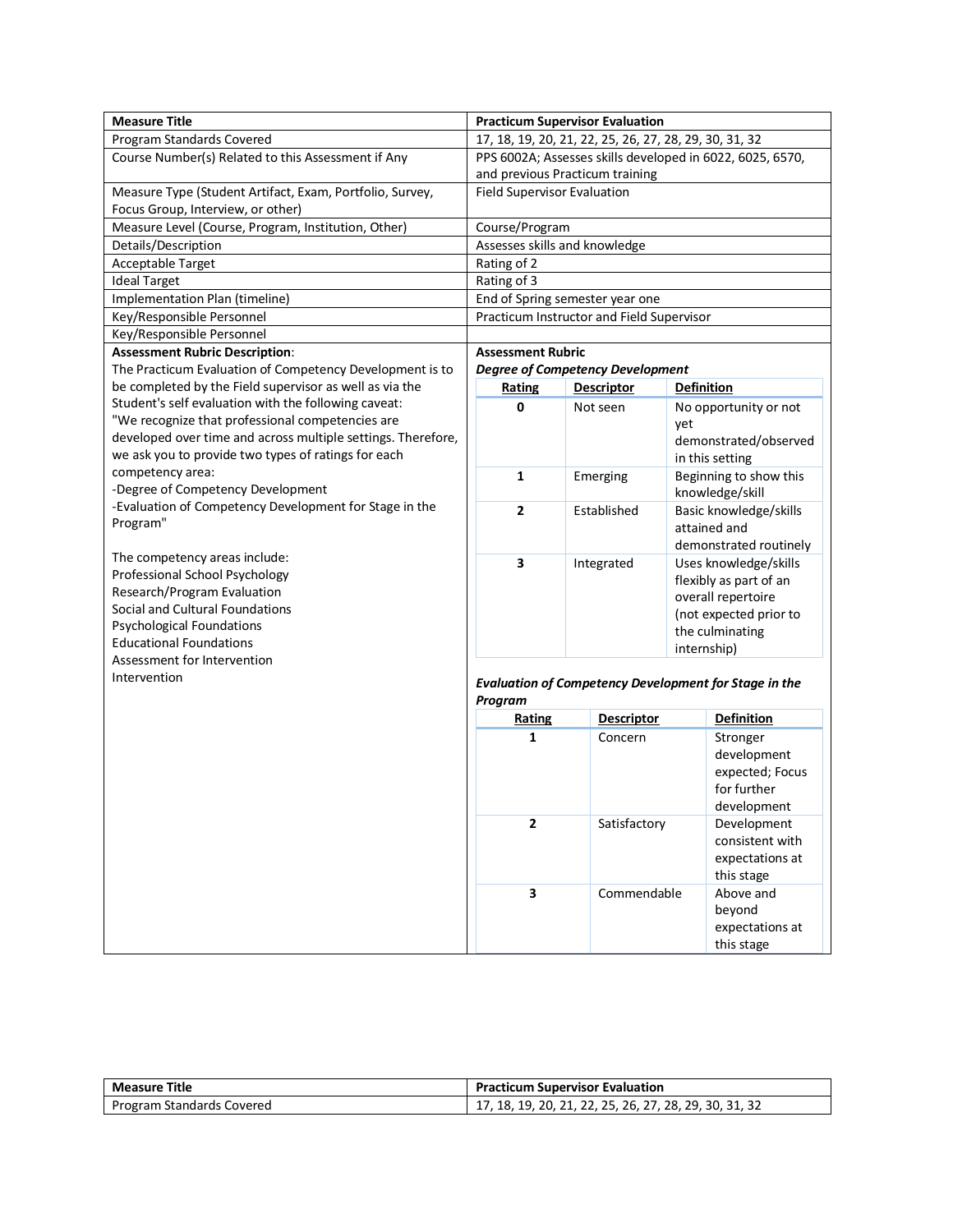| Course Number(s) Related to this Assessment if Any                  |                                    | PPS 6003A; Assesses skills developed in 6580, 6045 6029,     |                   |                        |
|---------------------------------------------------------------------|------------------------------------|--------------------------------------------------------------|-------------------|------------------------|
|                                                                     |                                    | 6024, and previous Practicum training                        |                   |                        |
| Measure Type (Student Artifact, Exam, Portfolio, Survey,            | <b>Field Supervisor Evaluation</b> |                                                              |                   |                        |
| Focus Group, Interview, or other)                                   |                                    |                                                              |                   |                        |
| Measure Level (Course, Program, Institution, Other)                 | Course/Program                     |                                                              |                   |                        |
| Details/Description                                                 |                                    | Assesses skills and knowledge                                |                   |                        |
| Acceptable Target                                                   | Rating of 2                        |                                                              |                   |                        |
| <b>Ideal Target</b>                                                 | Rating of 3                        |                                                              |                   |                        |
| Implementation Plan (timeline)                                      |                                    | End of Fall semester year two                                |                   |                        |
| Key/Responsible Personnel                                           |                                    | Practicum Instructor and Field Supervisor                    |                   |                        |
| <b>Assessment Rubric Description:</b>                               | <b>Assessment Rubric</b>           |                                                              |                   |                        |
| The Practicum Evaluation of Competency Development is to            |                                    | <b>Degree of Competency Development</b>                      |                   |                        |
| be completed by the Field supervisor as well as via the             | <b>Rating</b>                      | <b>Descriptor</b>                                            | <b>Definition</b> |                        |
| Student's self evaluation with the following caveat:                | 0                                  | Not seen                                                     |                   | No opportunity or not  |
| "We recognize that professional competencies are                    |                                    |                                                              | yet               |                        |
| developed over time and across multiple settings. Therefore,        |                                    |                                                              |                   | demonstrated/observed  |
| we ask you to provide two types of ratings for each                 |                                    |                                                              |                   | in this setting        |
| competency area:                                                    | $\mathbf{1}$                       | Emerging                                                     |                   | Beginning to show this |
| -Degree of Competency Development                                   |                                    |                                                              |                   | knowledge/skill        |
| -Evaluation of Competency Development for Stage in the              | $\overline{2}$                     | Established                                                  |                   | Basic knowledge/skills |
| Program"                                                            |                                    |                                                              |                   | attained and           |
|                                                                     |                                    |                                                              |                   | demonstrated routinely |
| The competency areas include:                                       | 3                                  | Integrated                                                   |                   | Uses knowledge/skills  |
| Professional School Psychology                                      |                                    |                                                              |                   | flexibly as part of an |
| Research/Program Evaluation                                         |                                    |                                                              |                   | overall repertoire     |
| Social and Cultural Foundations<br><b>Psychological Foundations</b> |                                    |                                                              |                   | (not expected prior to |
| <b>Educational Foundations</b>                                      |                                    |                                                              |                   | the culminating        |
| Assessment for Intervention                                         |                                    |                                                              | internship)       |                        |
| Intervention                                                        |                                    |                                                              |                   |                        |
|                                                                     |                                    | <b>Evaluation of Competency Development for Stage in the</b> |                   |                        |
|                                                                     | Program                            |                                                              |                   |                        |
|                                                                     | <b>Rating</b>                      | <b>Descriptor</b>                                            |                   | <b>Definition</b>      |
|                                                                     | $\mathbf{1}$                       | Concern                                                      |                   | Stronger               |
|                                                                     |                                    |                                                              |                   | development            |
|                                                                     |                                    |                                                              |                   | expected; Focus        |
|                                                                     |                                    |                                                              |                   | for further            |
|                                                                     |                                    |                                                              |                   | development            |
|                                                                     | $\overline{2}$                     | Satisfactory                                                 |                   | Development            |
|                                                                     |                                    |                                                              |                   | consistent with        |
|                                                                     |                                    |                                                              |                   | expectations at        |
|                                                                     |                                    |                                                              |                   | this stage             |
|                                                                     | 3                                  | Commendable                                                  |                   | Above and              |
|                                                                     |                                    |                                                              |                   | beyond                 |
|                                                                     |                                    |                                                              |                   | expectations at        |
|                                                                     |                                    |                                                              |                   | this stage             |

| Me:<br>Title<br>asurr<br>__ | Dro-<br><b>valuation</b><br>.<br>.<br>sinr<br>∴חריי יח<br>∶uπ<br>. |
|-----------------------------|--------------------------------------------------------------------|
|                             |                                                                    |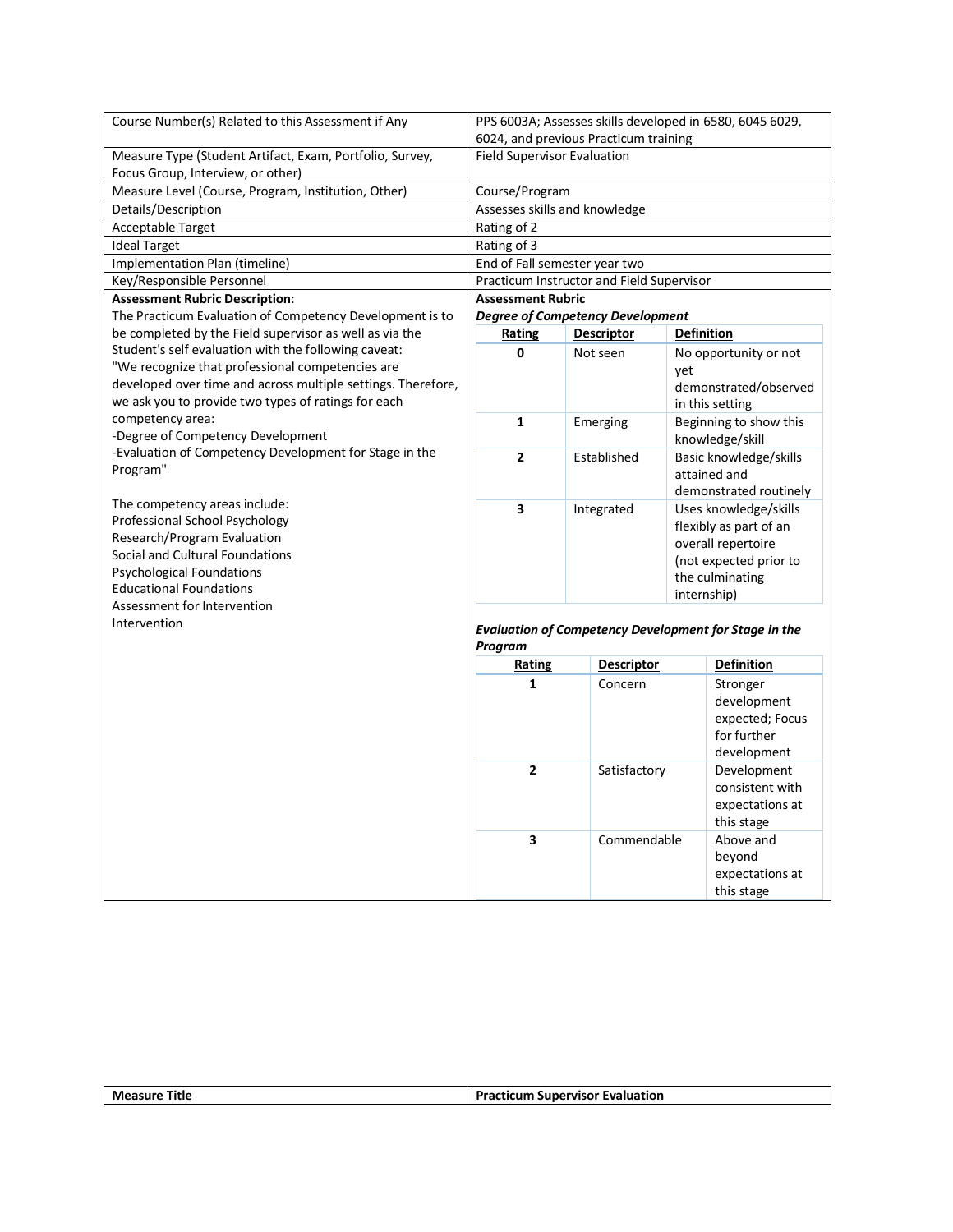| Program Standards Covered                                                                                           |                                    | 17, 18, 19, 20, 21, 22, 25, 26, 27, 28, 29, 30, 31, 32 |                                                              |  |
|---------------------------------------------------------------------------------------------------------------------|------------------------------------|--------------------------------------------------------|--------------------------------------------------------------|--|
| Course Number(s) Related to this Assessment if Any                                                                  |                                    |                                                        | PPS 6004A; Assesses skills developed in 6020 and 6014 and    |  |
|                                                                                                                     | previous Practicum training        |                                                        |                                                              |  |
| Measure Type (Student Artifact, Exam, Portfolio, Survey,                                                            | <b>Field Supervisor Evaluation</b> |                                                        |                                                              |  |
| Focus Group, Interview, or other)                                                                                   |                                    |                                                        |                                                              |  |
| Measure Level (Course, Program, Institution, Other)                                                                 | Course/Program                     |                                                        |                                                              |  |
| Details/Description                                                                                                 | Assesses skills and knowledge      |                                                        |                                                              |  |
| Acceptable Target                                                                                                   | Rating of 2                        |                                                        |                                                              |  |
| <b>Ideal Target</b>                                                                                                 | Rating of 3                        |                                                        |                                                              |  |
| Implementation Plan (timeline)                                                                                      |                                    | End of Spring semester year two                        |                                                              |  |
| Key/Responsible Personnel                                                                                           |                                    | Practicum Instructor and Field Supervisor              |                                                              |  |
| <b>Assessment Rubric Description:</b>                                                                               | <b>Assessment Rubric</b>           |                                                        |                                                              |  |
| The Practicum Evaluation of Competency Development is to                                                            |                                    | <b>Degree of Competency Development</b>                |                                                              |  |
| be completed by the Field supervisor as well as via the                                                             | Rating                             | <b>Descriptor</b>                                      | <b>Definition</b>                                            |  |
| Student's self evaluation with the following caveat:                                                                | 0                                  | Not seen                                               | No opportunity or not                                        |  |
| "We recognize that professional competencies are                                                                    |                                    |                                                        | vet                                                          |  |
| developed over time and across multiple settings. Therefore,<br>we ask you to provide two types of ratings for each |                                    |                                                        | demonstrated/observed                                        |  |
| competency area:                                                                                                    |                                    |                                                        | in this setting                                              |  |
| -Degree of Competency Development                                                                                   | $\mathbf{1}$                       | Emerging                                               | Beginning to show this                                       |  |
| -Evaluation of Competency Development for Stage in the                                                              | $\overline{2}$                     |                                                        | knowledge/skill                                              |  |
| Program"                                                                                                            |                                    | Established                                            | Basic knowledge/skills<br>attained and                       |  |
|                                                                                                                     |                                    |                                                        | demonstrated routinely                                       |  |
| The competency areas include:                                                                                       | 3                                  | Integrated                                             | Uses knowledge/skills                                        |  |
| Professional School Psychology                                                                                      |                                    |                                                        | flexibly as part of an                                       |  |
| Research/Program Evaluation                                                                                         |                                    |                                                        | overall repertoire                                           |  |
| Social and Cultural Foundations                                                                                     |                                    |                                                        | (not expected prior to                                       |  |
| <b>Psychological Foundations</b>                                                                                    |                                    |                                                        | the culminating                                              |  |
| <b>Educational Foundations</b>                                                                                      |                                    |                                                        | internship)                                                  |  |
| Assessment for Intervention                                                                                         |                                    |                                                        |                                                              |  |
| Intervention                                                                                                        |                                    |                                                        | <b>Evaluation of Competency Development for Stage in the</b> |  |
|                                                                                                                     | Program                            |                                                        |                                                              |  |
|                                                                                                                     | Rating                             | <b>Descriptor</b>                                      | <b>Definition</b>                                            |  |
|                                                                                                                     | $\mathbf{1}$                       | Concern                                                | Stronger                                                     |  |
|                                                                                                                     |                                    |                                                        | development                                                  |  |
|                                                                                                                     |                                    |                                                        | expected; Focus                                              |  |
|                                                                                                                     |                                    |                                                        | for further                                                  |  |
|                                                                                                                     |                                    |                                                        | development                                                  |  |
|                                                                                                                     | $\overline{2}$                     | Satisfactory                                           | Development                                                  |  |
|                                                                                                                     |                                    |                                                        | consistent with                                              |  |
|                                                                                                                     |                                    |                                                        | expectations at                                              |  |
|                                                                                                                     |                                    |                                                        | this stage                                                   |  |
|                                                                                                                     | 3                                  | Commendable                                            | Above and                                                    |  |
|                                                                                                                     |                                    |                                                        | beyond                                                       |  |
|                                                                                                                     |                                    |                                                        | expectations at                                              |  |
|                                                                                                                     |                                    |                                                        | this stage                                                   |  |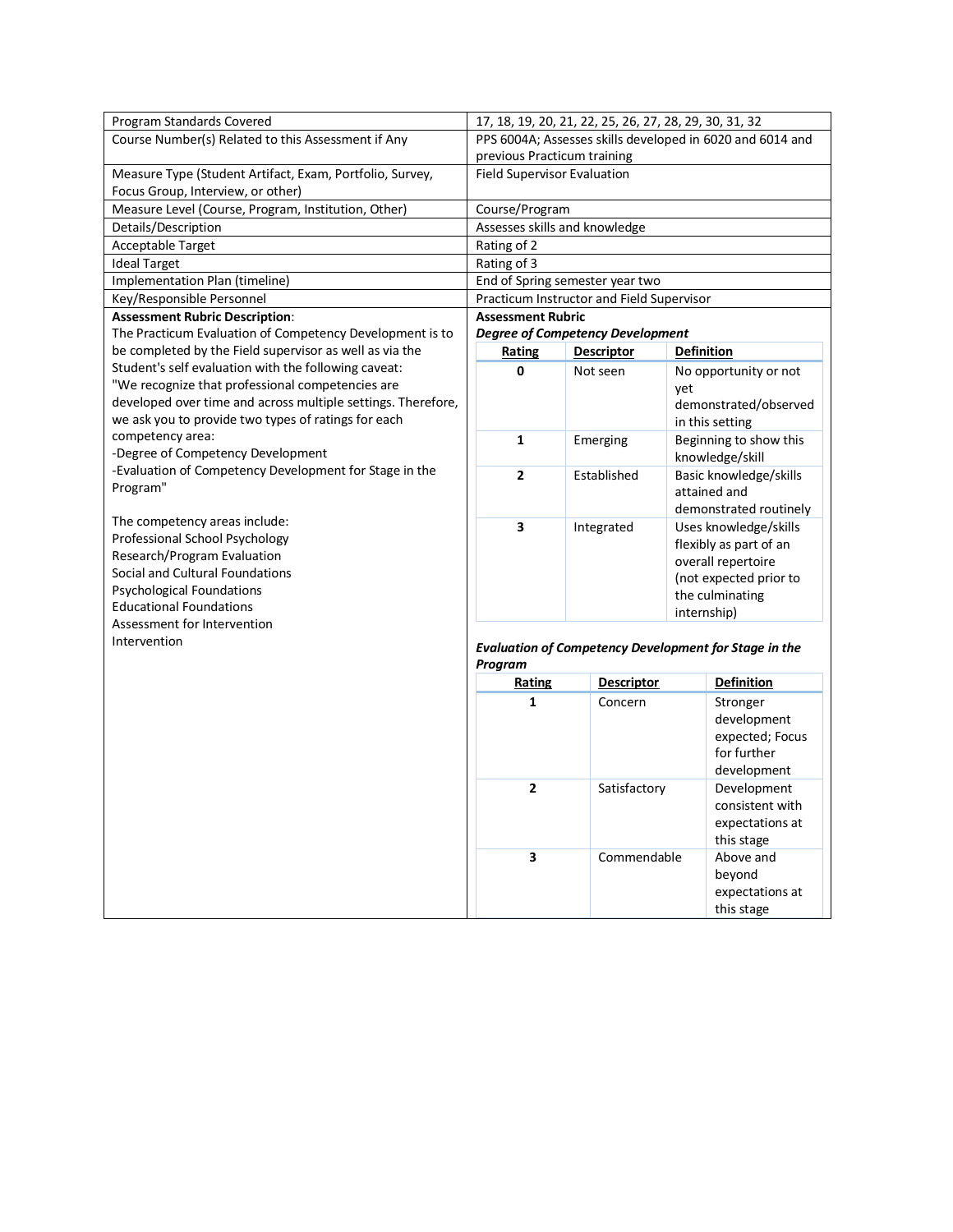| <b>Measure Title</b>                                         | <b>Internship Field Supervisor Evaluation</b>               |  |
|--------------------------------------------------------------|-------------------------------------------------------------|--|
| Program Standards Covered                                    | All (17-32)                                                 |  |
| Course Number(s) Related to this Assessment if Any           | PPS7210: assesses skills developed throughout the entire    |  |
|                                                              | program                                                     |  |
|                                                              |                                                             |  |
| Measure Type (Student Artifact, Exam, Portfolio, Survey,     | Field Supervisor evaluation                                 |  |
| Focus Group, Interview, or other)                            |                                                             |  |
| Measure Level (Course, Program, Institution, Other)          | Course/Program                                              |  |
| Details/Description                                          | Internship Field Supervisor evaluation: Assesses skills and |  |
|                                                              | knowledge                                                   |  |
| <b>Acceptable Target</b>                                     | Ratings of 4 out of 7                                       |  |
| <b>Ideal Target</b>                                          | Ratings of 5-7                                              |  |
| Implementation Plan (timeline)                               | End of 300 Internship hours usually accomplished around     |  |
|                                                              | the end of Fall semester during Internship year             |  |
| Key/Responsible Personnel                                    | Internship Field Supervisor                                 |  |
| <b>Assessment Rubric Description:</b>                        | <b>Assessment Rubric</b>                                    |  |
| The Internship Evaluation is to be completed by the Intern's | Rating                                                      |  |
| Field Supervisor two times during the Internship experience. | Significantly Below Standard<br>1.                          |  |
| These evaluations should occur as the Intern accumulates     | 2.<br>Well Below Standard                                   |  |
| approximately 300 hours of Internship experience             | 3.<br><b>Emerging Skills</b>                                |  |
| (formative assessment) and again at the completion of the    | <b>Generally Meets Competency</b><br>4.                     |  |
| 600 hour experience (summative evaluation)                   | 5.<br>Competent                                             |  |
|                                                              | 6.<br>Very Competent                                        |  |
|                                                              | 7.<br><b>Highly Competent</b>                               |  |

| <b>Measure Title</b>                                         | Internship Field Supervisor Evaluation                      |
|--------------------------------------------------------------|-------------------------------------------------------------|
| Program Standards Covered                                    |                                                             |
|                                                              | All (17-27)                                                 |
| Course Number(s) Related to this Assessment if Any           | PPS 7211: assesses skills developed throughout the entire   |
|                                                              | program                                                     |
| Measure Type (Student Artifact, Exam, Portfolio, Survey,     | <b>Field Supervisor Evaluation</b>                          |
| Focus Group, Interview, or other)                            |                                                             |
| Measure Level (Course, Program, Institution, Other)          | Course/Program                                              |
| Details/Description                                          | Internship Field Supervisor evaluation: Assesses skills and |
|                                                              | Knowledge                                                   |
| <b>Acceptable Target</b>                                     | Ratings of 4 out of 7                                       |
| <b>Ideal Target</b>                                          | Ratings of 5-7                                              |
| Implementation Plan (timeline)                               | End of Internship experience (completion of 600 hours)      |
| Key/Responsible Personnel                                    | Internship Field Supervisor                                 |
| <b>Assessment Rubric Description:</b>                        | <b>Assessment Rubric</b>                                    |
| The Internship Evaluation is to be completed by the Intern's | <b>Overall Rating</b>                                       |
| Field Supervisor two times during the Internship experience. | Significantly Below Standard<br>1.                          |
| These evaluations should occur as the Intern accumulates     | Well Below Standard<br>2.5                                  |
| approximately 300 hours of Internship experience             | 3.<br><b>Emerging Skills</b>                                |
| (formative assessment) and again at the completion of the    | <b>Generally Meets Competency</b><br>4.                     |
| 600 hour experience (summative evaluation)                   | 5.<br>Competent                                             |
|                                                              | Very Competent<br>6.                                        |
|                                                              | <b>Highly Competent</b><br>7.                               |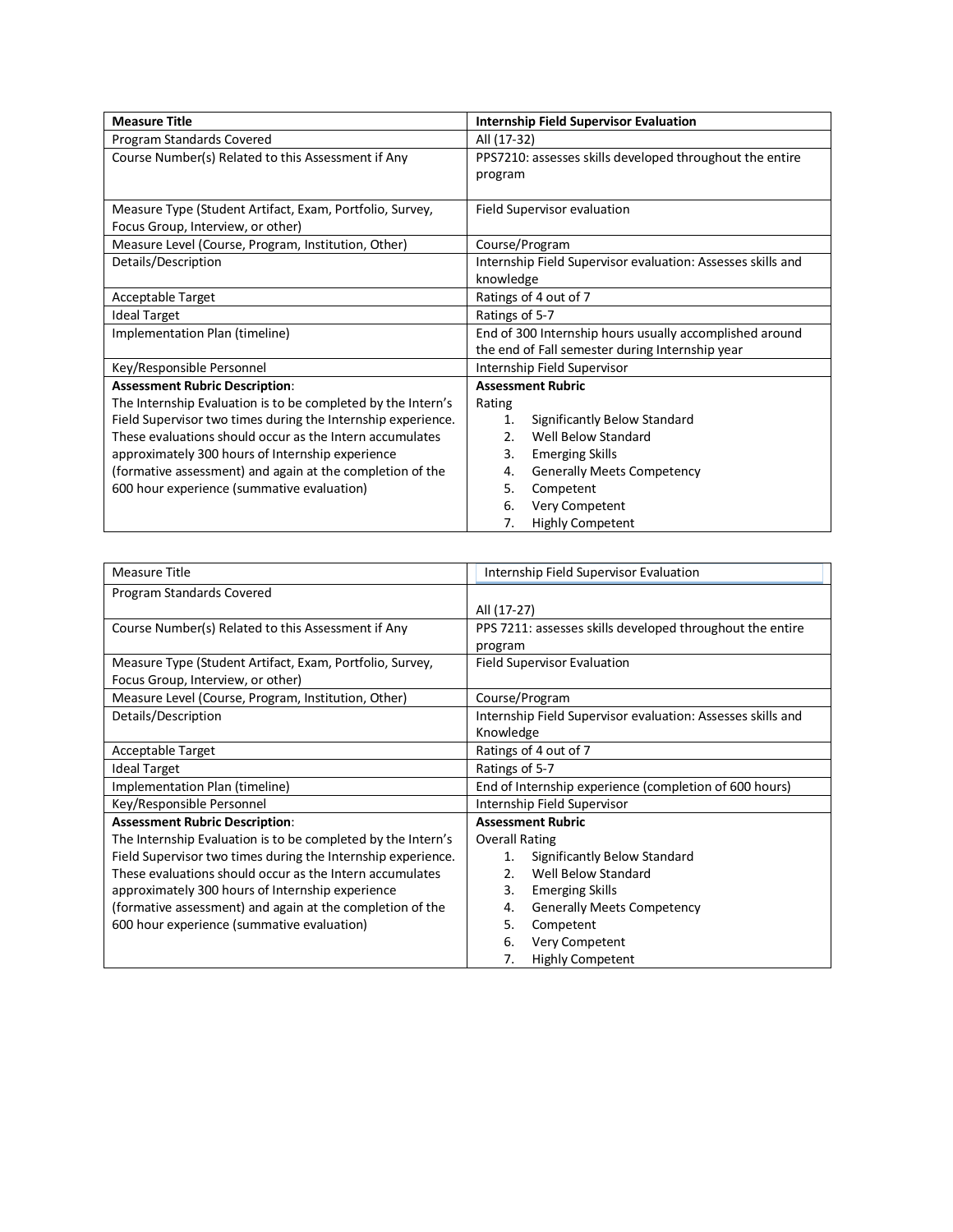| <b>Measure Title</b>                                                                                                  | Praxis Exam - Professional Counselor 5421                                   |  |
|-----------------------------------------------------------------------------------------------------------------------|-----------------------------------------------------------------------------|--|
| Program Standards Covered                                                                                             | All (17-32)                                                                 |  |
| Course Number(s) Related to this Assessment if Any                                                                    | <b>Entire Program</b>                                                       |  |
| Measure Type (Student Artifact, Exam, Portfolio, Survey,<br>Focus Group, Interview, or other)                         | <b>National Exam</b>                                                        |  |
| Measure Level (Course, Program, Institution, Other)                                                                   | Program                                                                     |  |
| Details/Description                                                                                                   | National exam assessing knowledge and skills                                |  |
| Acceptable Target                                                                                                     | 146                                                                         |  |
| <b>Ideal Target</b>                                                                                                   | 156                                                                         |  |
| Implementation Plan (timeline)                                                                                        | Upon completion of the Internship experience                                |  |
| Key/Responsible Personnel                                                                                             | Student/Program Director                                                    |  |
| <b>Assessment Rubric Description:</b>                                                                                 | <b>Assessment Rubric</b>                                                    |  |
| Professional School Counselor (5421)                                                                                  | PROFESSIONAL SCHOOL COUNSELOR (5421) Cut of scores by State:                |  |
|                                                                                                                       | AL - 151 AR - 156 DC - 156 HI - 156 KS - 156 LA - 156 ME - 156 MS -         |  |
| The Professional School Counselor test measures whether                                                               | 156 MT - 156 NC - 156 ND - 156 NE - 156 NV - 156 PA - 156 RI - 156          |  |
| entry-level school counselors have the standards- relevant<br>knowledge, skills, and abilities believed necessary for | SC - 156 TN - 156 UT - 164 WA - 156 WI - 156 WV - 156 GU - 156 MP<br>$-156$ |  |
| competent professional practice. The test is designed to                                                              |                                                                             |  |
| follow the American School Counselor Association's ASCA                                                               | Acceptable Target: 146                                                      |  |
| National Model®. There are four major components of the                                                               | Ideal Target: 155                                                           |  |
| test that mirror ASCA's model. The Foundations component                                                              |                                                                             |  |
| focuses on the history and role of the professional                                                                   |                                                                             |  |
| counselor, knowledge about human development, and                                                                     |                                                                             |  |
| ethical and legal principles. The Delivery of Services                                                                |                                                                             |  |
| component focuses on individual, group, classroom-                                                                    |                                                                             |  |
| guidance and schoolwide interventions, as well as,                                                                    |                                                                             |  |
| consultation and collaboration. The Management                                                                        |                                                                             |  |
| component focuses on appropriate methods for developing                                                               |                                                                             |  |
| and maintaining a comprehensive guidance program. Finally,                                                            |                                                                             |  |
| the Accountability component focuses on program                                                                       |                                                                             |  |
| evaluation, research, and assessment.                                                                                 |                                                                             |  |
| The Professional School Counselor test measures whether                                                               |                                                                             |  |
| entry-level school counselors have the standards- relevant                                                            |                                                                             |  |
| knowledge, skills, and abilities believed necessary for                                                               |                                                                             |  |
| competent professional practice. The test is designed to                                                              |                                                                             |  |
| follow the American School Counselor Association's ASCA                                                               |                                                                             |  |
| National Model®. There are four major components of the<br>test that mirror ASCA's model. The Foundations component   |                                                                             |  |
| focuses on the history and role of the professional                                                                   |                                                                             |  |
| counselor, knowledge about human development, and                                                                     |                                                                             |  |
| ethical and legal principles. The Delivery of Services                                                                |                                                                             |  |
| component focuses on individual, group, classroom-                                                                    |                                                                             |  |
| guidance and schoolwide interventions, as well as,                                                                    |                                                                             |  |
| consultation and collaboration. The Management                                                                        |                                                                             |  |
| component focuses on appropriate methods for developing                                                               |                                                                             |  |
| and maintaining a comprehensive guidance program. Finally,                                                            |                                                                             |  |
| the Accountability component focuses on program                                                                       |                                                                             |  |
| evaluation, research, and assessment.                                                                                 |                                                                             |  |
| Test questions call on the individual's knowledge of                                                                  |                                                                             |  |
| research-based counseling practices as well as the ability to                                                         |                                                                             |  |
| apply knowledge and principles to situations that occur in                                                            |                                                                             |  |
| the schools. The test taker will be asked to analyze and                                                              |                                                                             |  |
| respond to situations involving individual students,                                                                  |                                                                             |  |
| classroom situations, and school and community events at                                                              |                                                                             |  |
| grade levels kindergarten through twelfth grade.                                                                      |                                                                             |  |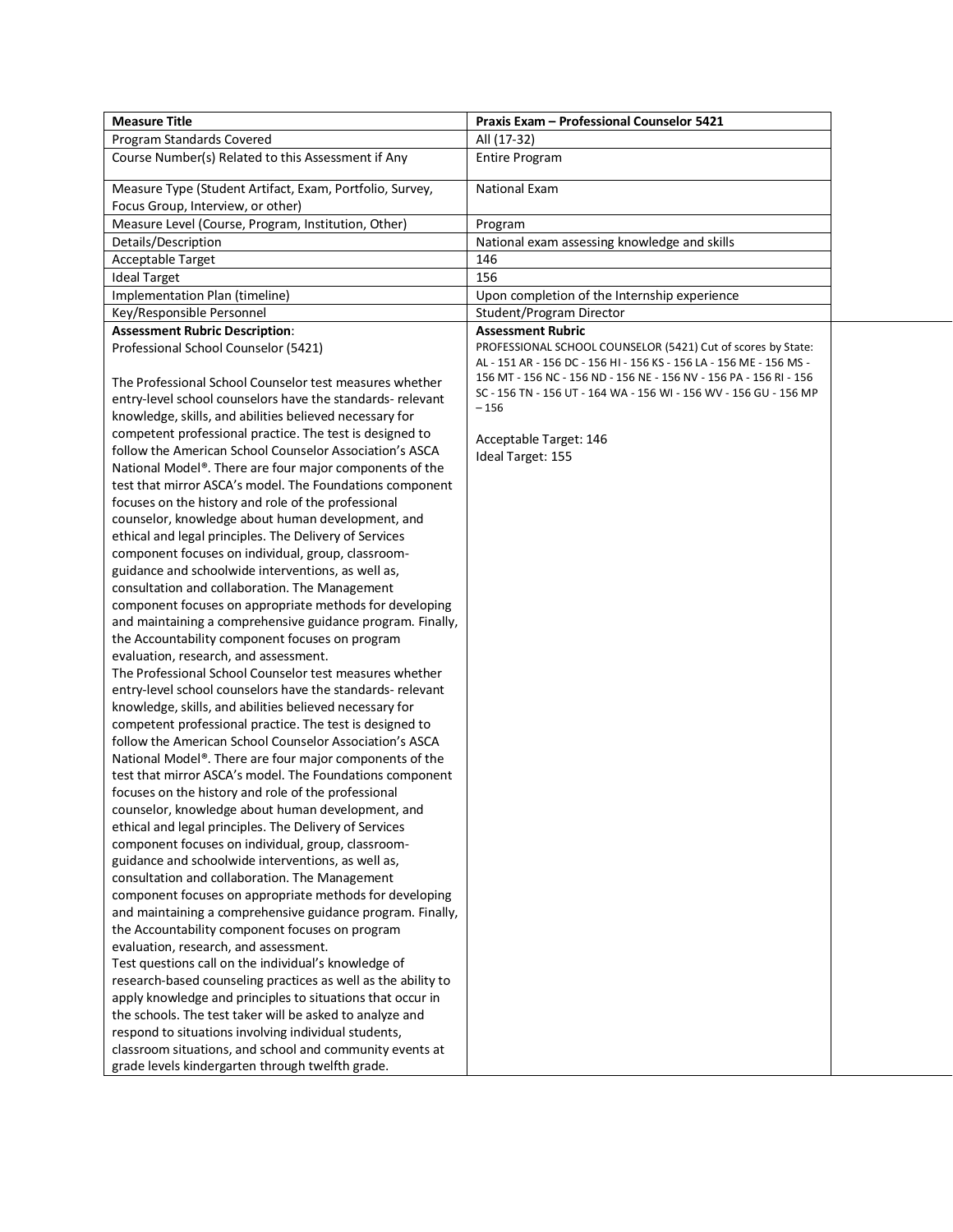| <b>Measure Title</b>                                                                                                                                                                                                                                                                                       | Program Comprehensive exam                                                                        |
|------------------------------------------------------------------------------------------------------------------------------------------------------------------------------------------------------------------------------------------------------------------------------------------------------------|---------------------------------------------------------------------------------------------------|
| Program Standards Covered                                                                                                                                                                                                                                                                                  | $17 - 25$                                                                                         |
| Course Number(s) Related to this Assessment if Any                                                                                                                                                                                                                                                         | 6001A-6004A, 6009,6010, 6022, 6025, 6570, 6580, 6029,<br>6016, 6024, 6046, 6020, 6014, 6022, 6036 |
| Measure Type (Student Artifact, Exam, Portfolio, Survey,                                                                                                                                                                                                                                                   | Comprehensive program exam                                                                        |
| Focus Group, Interview, or other)                                                                                                                                                                                                                                                                          |                                                                                                   |
| Measure Level (Course, Program, Institution, Other)                                                                                                                                                                                                                                                        | Program                                                                                           |
| Details/Description                                                                                                                                                                                                                                                                                        | 4 hour exam completed prior to entry into Internship.                                             |
|                                                                                                                                                                                                                                                                                                            | Assesses skills and knowledge                                                                     |
| Acceptable Target                                                                                                                                                                                                                                                                                          | Pass: Score of 70                                                                                 |
| <b>Ideal Target</b>                                                                                                                                                                                                                                                                                        | Score of 85                                                                                       |
| Implementation Plan (timeline)                                                                                                                                                                                                                                                                             | Spring of second year                                                                             |
| Key/Responsible Personnel                                                                                                                                                                                                                                                                                  | Program Director/Instructor                                                                       |
| <b>Assessment Rubric Description:</b>                                                                                                                                                                                                                                                                      | <b>Assessment Rubric</b>                                                                          |
| The comprehensive exam is administered at the conclusion<br>of PPS 6036: Professional Roles. The purpose of the exam is<br>to provide an opportunity for Candidates to demonstrate<br>Internship entry levels of competence. The exam must be<br>passed prior to entry in the formal Internship experience | The Comprehensive exam is based on a 0-100 reporting<br>scale.<br>Acceptable Target: 70 (Pass)    |
| The 4 hour exam contains vignettes covering four main<br>content areas of the NASP Practice Model:                                                                                                                                                                                                         | Ideal Target: 85                                                                                  |
| Professional Practices, Practices that Permeate All<br>Aspects of Service and Delivery<br>Direct and Indirect Services for Children, Families,<br>and Schools (Student-Level Services)<br>System-Level Foundations of School Counseling<br>Service Delivery                                                |                                                                                                   |
|                                                                                                                                                                                                                                                                                                            |                                                                                                   |

| <b>Measure Title</b>                                                                                   | <b>Student Program Evaluation</b>                       |  |  |
|--------------------------------------------------------------------------------------------------------|---------------------------------------------------------|--|--|
| Program Standards Covered                                                                              | All (17-32)                                             |  |  |
| Course Number(s) Related to this Assessment if Any                                                     | <b>Entire Program</b>                                   |  |  |
| Measure Type (Student Artifact, Exam, Portfolio, Survey,<br>Focus Group, Interview, or other)          | Student rating of Program via Likert scale              |  |  |
| Measure Level (Course, Program, Institution, Other)                                                    | Program                                                 |  |  |
| Details/Description                                                                                    | Student rating of Program based on NCATE/CAEP standards |  |  |
| <b>Acceptable Target</b>                                                                               | Rating of 3                                             |  |  |
| <b>Ideal Target</b>                                                                                    | Rating of 4                                             |  |  |
| Implementation Plan (timeline)                                                                         | During Exit Interview after Internship                  |  |  |
| Key/Responsible Personnel                                                                              | Program Director                                        |  |  |
| <b>Assessment Rubric Description:</b>                                                                  | <b>Assessment Rubric</b>                                |  |  |
| The Student Program evaluation offers the candidate an                                                 | <b>Strongly Disagree</b><br>1.                          |  |  |
| opportunity to provide ratings on various aspects of the                                               | 2.<br><b>Disagree</b>                                   |  |  |
| School Psychology program which are reflective of the                                                  | 3.<br>Agree                                             |  |  |
| NCATE/CAEP standards. The evaluation is completed                                                      | <b>Strongly Agree</b><br>4.                             |  |  |
| anonymously during the exit interview process at the<br>conclusion of meeting all program requirements | <b>Exceeds Expectation</b><br>5.                        |  |  |

| Title<br>Measure    | Student Program Evaluation |
|---------------------|----------------------------|
| i Standards Covered | $\sim$ $\sim$              |
| Program             | All                        |